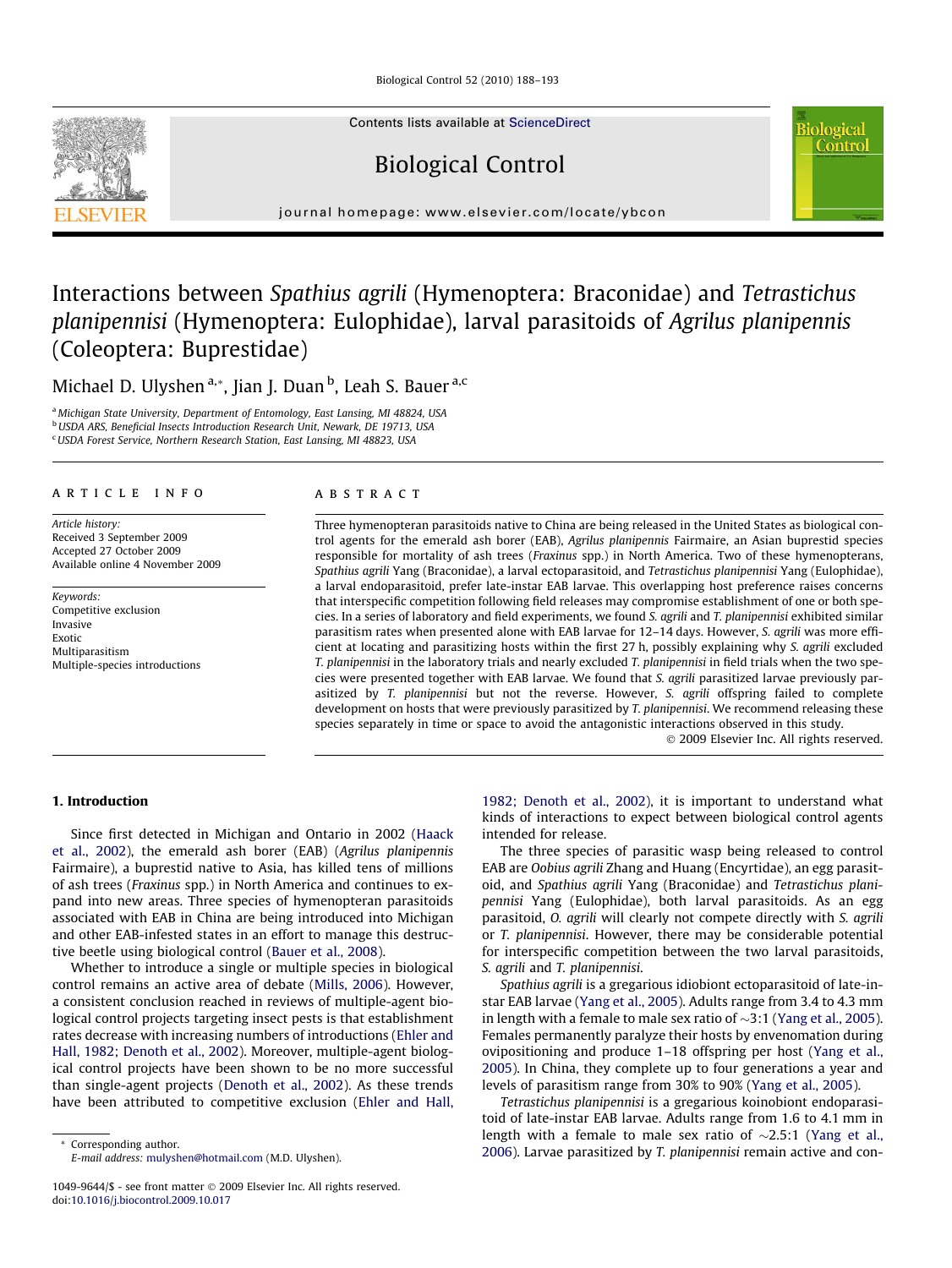<span id="page-1-0"></span>tinue to feed for about a week (J.J.D., unpublished data). Between 4 and 172 offspring are produced per host (M.D.U., unpublished data). After consuming the host larva, parasitoid larvae exit from the integument and pupate within the EAB gallery ([Yang et al.,](#page-5-0) [2006](#page-5-0)). Adult wasps eclose approximately 15 days after pupation and exit the tree through one or more holes chewed through the bark [\(Yang et al., 2006](#page-5-0)). In China, four or more generations are produced each year and levels of parasitism average 22.4% ([Liu et al.,](#page-5-0) [2007](#page-5-0)), ranging from 0% to 65% [\(Liu et al., 2003, 2007; Yang et al.,](#page-5-0) [2006](#page-5-0)).

The extent to which antagonistic interactions between S. agrili and T. planipennisi may compromise establishment of one or both species at release sites remains unknown. The purpose of this project was to determine which species, if either, has the competitive advantage and why. The project consisted of three parts. We first carried out a series of dominance assays to determine which species has the competitive advantage. We then performed a comparison of short-term parasitism rates to determine which species was more efficient at locating hosts. Finally, we carried out multiparasitism assays in which we tested whether hosts parasitized by one species were acceptable to the other. The first two parts of the project focused on competition among adult wasps searching for hosts. The third part examined the extent to which competition is likely to occur among larvae.

# 2. Materials and methods

# 2.1. Parasitoids

Laboratory cultures of T. planipennisi and S. agrili were used in this study. Only naïve wasps that had never been presented with hosts were used in experiments. They were generally over a week old at the time of use and were presumed to have mated based on the observation that mating occurs rapidly for both species in the laboratory. Only females were used in experiments, unless otherwise stated for T. planipennisi (however, the presence of males does not appear to affect parasitism rates, M.D.U., pers. obs.). The ratios of T. planipennisi and S. agrili used in this study (5:2 or 10:3) were chosen based on the preliminary observation that S. agrili was more efficient at locating hosts (i.e., in order to avoid complete dominance by S. agrili). The ratios of the two species occurring in nature are not known. The numbers of T. planipennisi and S. agrili used per replicate in each experiment were held constant to control for intraspecific competition. The extent to which intraspecific competition takes place for either species is not well understood.

# 2.2. Dominance assays

The extent to which T. planipennisi or S. agrili dominates was assessed by comparing the following treatments: (1) EAB larvae presented to T. planipennisi only, (2) EAB larvae presented to S. agrili only and (3) EAB larvae presented to T. planipennisi and S. agrili simultaneously. This experiment was carried out both in the laboratory and in the field, as described below and outlined in [Table 1.](#page-2-0)

## 2.2.1. Laboratory trials

Five  $\varphi$  T. planipennisi and two  $\varphi$  S. agrili were presented alone and together with 4th instar field-collected EAB larvae inserted into  ${\sim}10\,\mathrm{cm}$  long ash (*Fraxinus s*pp.) sticks. The experiment was performed twice, once with  ${\sim}$ 1 cm diameter sticks and again with  $\sim$ 4.5 cm diameter sticks (hereafter referred to as "small" or "large" sticks, respectively). The sticks were collected from healthy trees in the field. To reduce fungal growth, the sticks were gently scrubbed under running tap water, sealed at both ends with paraffin, held in a 0.05% bleach bath for ca. 5 min, and rinsed with running tap water for 15 min. Fourth instar larvae were inserted into narrow grooves chiseled beneath small flaps of bark peeled from one end of each stick. Upon insertion, the head of each larva was aimed away from the insertion end of the stick to encourage feeding along the length of the stick. The bark flaps were then closed over the inserted larvae and held closed with thin strips of Parafilm. One EAB larva was inserted into each small stick and five larvae were spaced equally around one end of each large stick. Five small sticks and one large stick (i.e., five larvae in each case) were placed in 473 and 710 ml clear plastic drinking cups (GFS.com), respectively, with the ends containing the larvae facing up (i.e., with larvae feeding down the length of the sticks). The small sticks were placed in the cups side-by-side in alternating horizontal directions ([Fig. 1](#page-2-0)A) whereas the large sticks were held upright using a tack punched through the bottom of each cup [\(Fig. 1B](#page-2-0)). The cup openings were covered by fine screen held in place by lids in which 5.8 cm diameter circular openings had been made. Wasps were then added to each cup. The cups were held in an incubator (25  $\degree$ C, 16:8 light:dark,  $\sim$ 75% humidity) with food (drops of honey) and water (moistened cotton balls) added to the tops of the screens daily. After 12 days, the sticks were dissected and the EAB larvae were placed individually in Petri dishes lined with moistened filter paper. EAB exposed to S. agrili alone or in combination with T. planipennisi were immediately examined externally for S. agrili larvae and/or eggs. For EAB larvae exposed to both species, the remains of larvae parasitized by S. agrili were dissected to assess whether they had been parasitized by T. planipennisi. EAB larvae exposed only to T. planipennisi and those not parasitized by S. agrili were held in the incubator for 10 days to observe for parasitism.

#### 2.2.2. Field trials

In June and July 2009, 10  $\circ$  T. planipennisi and three  $\circ$  S. agrili were presented alone and together with 4th instar field-collected EAB larvae inserted into seven healthy young green ash (Fraxinus pennsylvanica Marsh.) trees (mean ± SE diameter at  $1.5$  m =  $5.2 \pm 0.3$  cm) growing in a second-growth, mixed hardwood wetland forest in Central Park, Okemos, Michigan. Three cages were attached to each tree within 3 m of the ground ([Fig. 1C](#page-2-0)). The cages were made of fine fabric screening held  $\sim$ 5– 10 cm away from the trunk by metal wire frames attached to each tree. Water in a vial with a cotton wick and streaks of honey on the inside surface of a Petri dish lid were suspended in each cage ([Fig. 1](#page-2-0)D). A section of plastic sheeting was stapled to the tree above each cage to provide shelter during rainstorms ([Fig. 1D](#page-2-0)). Each cage surrounded a  $\sim$ 0.5 m length of trunk in which 10 EAB larvae had been inserted (under flaps of bark, as described above). The larvae were arranged in two "rings" encircling the trunk, each with five larvae, with the rings being  $\sim$ 10 cm apart. The cages were constructed over a 2 day period: EAB larvae were inserted and the wire frames attached on the first day and water, honey, screening and wasps were added on the second day. Duct tape was used to connect the edges of the screen and to secure the screen to the trunk at the top and bottom of the cage. The three treatments were randomly assigned to the three cages on each tree. After two weeks, the caged trunk sections were removed from the field and dissected in the laboratory to determine the fate of each EAB larvae, as described above.

# 2.3. Short-term parasitism rates

Five  $\varphi$  T. planipennisi and five  $\varphi$  S. agrili were exposed to EAB larvae in large sticks (i.e., five larvae per stick) for 27 h to compare short-term parasitism rates (i.e., the percentage of hosts parasitized). The S. agrili trials were performed in the parasitized-host acceptability experiment described above. For the T. planipennisi trials, five large sticks, each containing five EAB larvae, were placed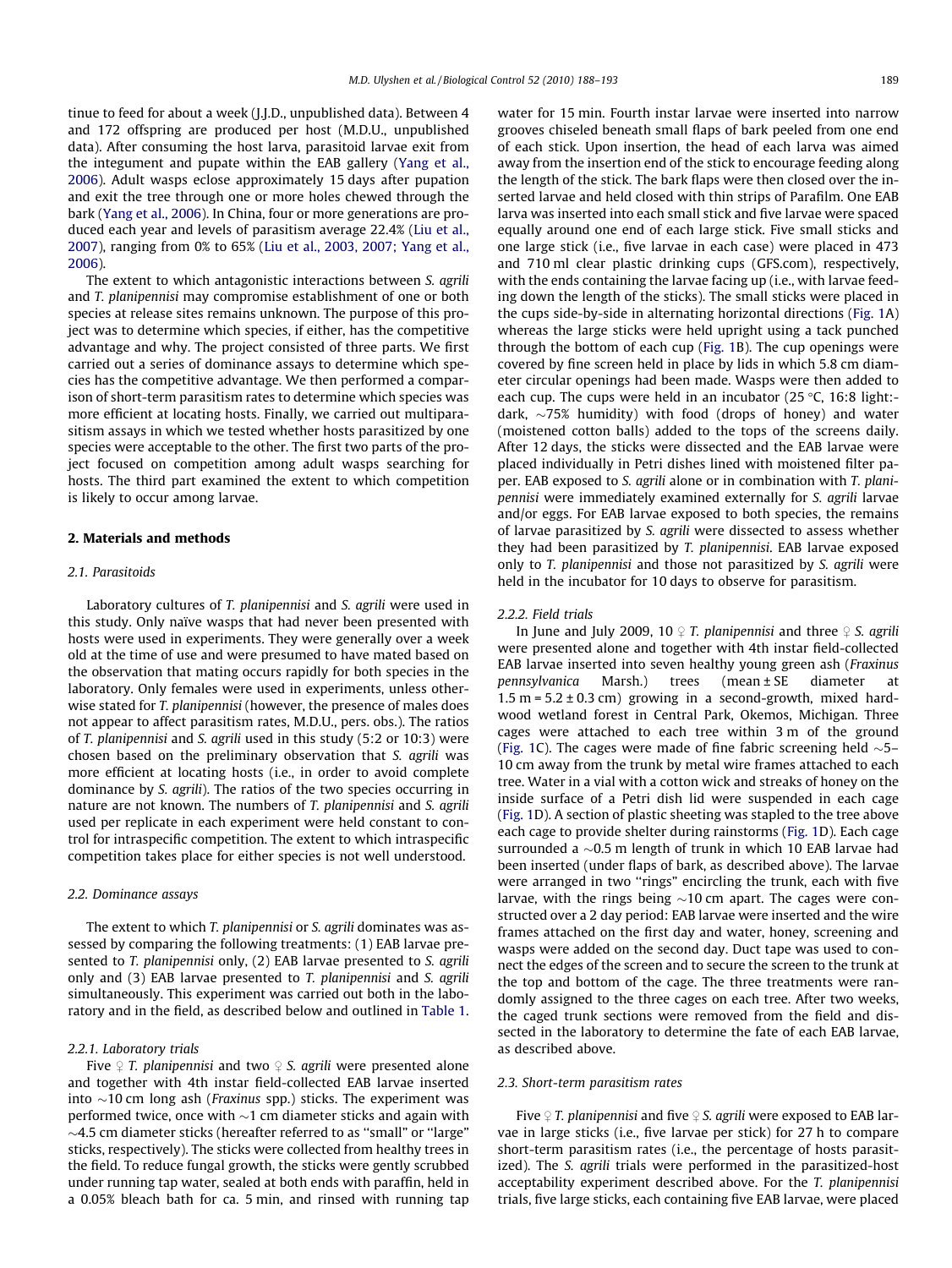# <span id="page-2-0"></span>Table 1

Summary of experiments. See text for more information.

| Research objective<br>Experiment<br>Treatment                                                             | # Reps         | # Hosts per rep | $# \frac{9}{3}$<br>T. planipennisi | # $\frac{9}{3}$<br>S. agrili |
|-----------------------------------------------------------------------------------------------------------|----------------|-----------------|------------------------------------|------------------------------|
| Dominance assays                                                                                          |                |                 |                                    |                              |
| Small sticks (laboratory)                                                                                 |                |                 |                                    |                              |
| T. planipennisi                                                                                           | 10             | 5               | 5/0                                | <b>NA</b>                    |
| S. agrili                                                                                                 | 5              | 5               | <b>NA</b>                          | 2/0                          |
| Both species                                                                                              | 5              | 5               | 5/0                                | 2/0                          |
| Large sticks (laboratory)                                                                                 |                |                 |                                    |                              |
| T. planipennisi                                                                                           | 12             | 5               | 5/0                                | <b>NA</b>                    |
| S. agrili                                                                                                 | 5              | 5               | <b>NA</b>                          | 2/0                          |
| Both species                                                                                              | $\overline{4}$ | 5               | 5/0                                | 2/0                          |
| Living trees (field)                                                                                      |                |                 |                                    |                              |
| T. planipennisi                                                                                           | 7              | 10              | 10/0                               | <b>NA</b>                    |
| S. agrili                                                                                                 | 7              | 10              | NA.                                | 3/0                          |
| Both species                                                                                              | $\overline{7}$ | 10              | 10/0                               | 3/0                          |
| Short-term parasitism rates (large sticks, laboratory)                                                    |                |                 |                                    |                              |
| T. planipennisi for 27 h                                                                                  | 5              | 5               | 5/0                                | <b>NA</b>                    |
| S. agrili for 27 h                                                                                        | 5              | 5               | <b>NA</b>                          | 5/0                          |
| Multiparasitism assays (large sticks, laboratory)<br>S. agrili-parasitized hosts given to T. planipennisi |                |                 |                                    |                              |
| S. agrili added for 27 h then replaced with T. planipennisi                                               | 5              | 5               | 5/0                                | 5/0                          |
| S. agrili not added for 27 h before adding T. planipennisi                                                | 5              | 5               | 5/0                                | <b>NA</b>                    |
| T. planipennisi-parasitized hosts given to S. agrili                                                      |                |                 |                                    |                              |
| T. planipennisi added for 5 days then replaced with S. agrili                                             | 5              | 5               | 5/5                                | 2/0                          |
| T. planipennisi added for 9 days then replaced with S. agrili                                             | 5              | 5               | 5/5                                | 2/0                          |
| T. planipennisi added for 5 days then dissected                                                           | 5              | 5               | 5/5                                | <b>NA</b>                    |



**Fig. 1.** T. planipennisi were presented with larvae inserted into small (A) and large (B) sticks in the laboratory and with larvae inserted into trunks of healthy trees in the field (C and D).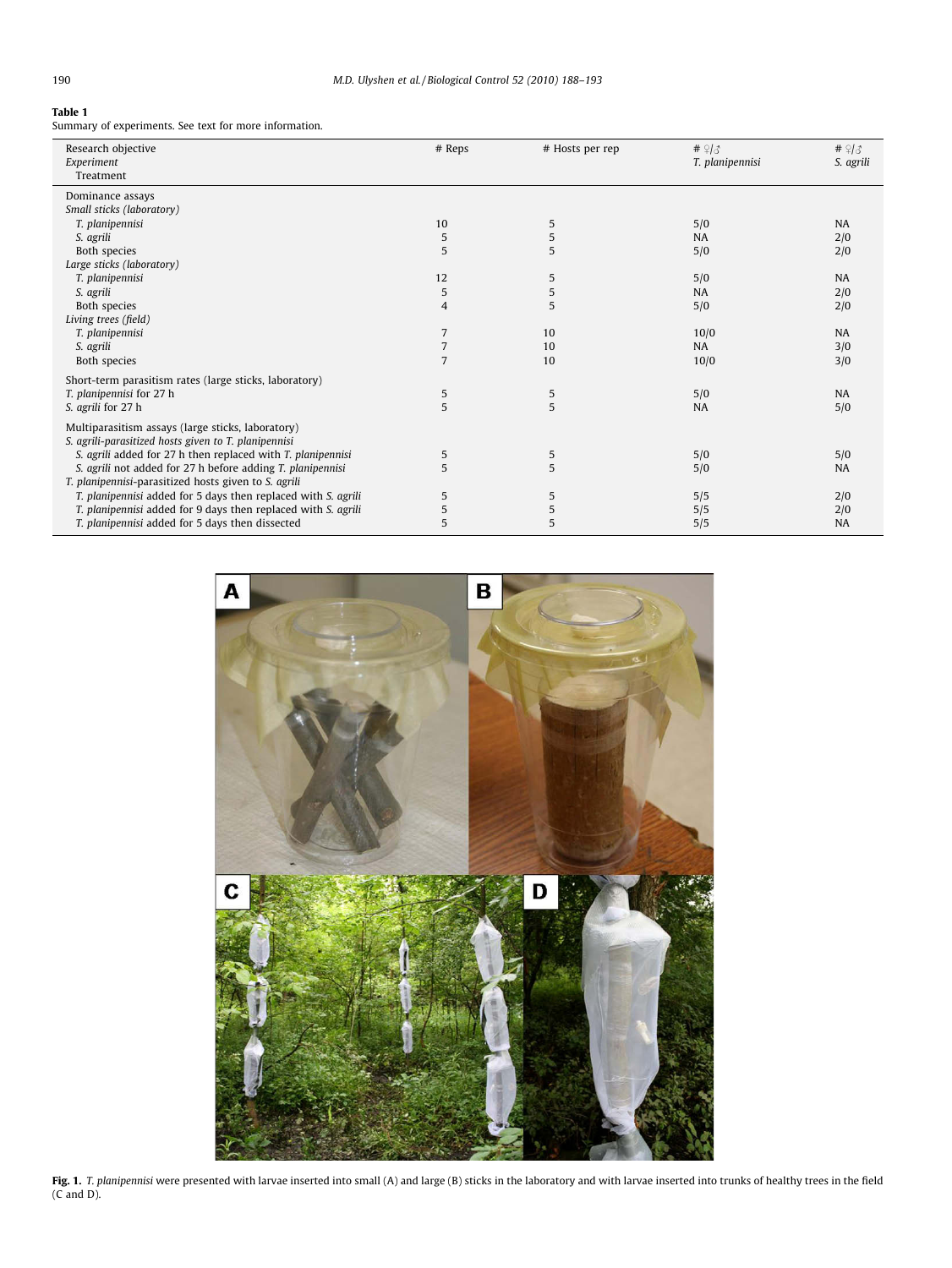<span id="page-3-0"></span>in individual cups as described above. Five  $\mathfrak{D}$  T. planipennisi were then added to each cup. The sticks were dissected after 27 h and the larvae were placed in individual Petri dishes lined with moistened filter paper to observe for parasitism, as described above.

## 2.4. Multiparasitism assays

Two experiments were performed to determine if T. planipennisi or S. agrili would parasitize 4th instar EAB larvae previously parasitized by the other species [\(Table 1](#page-2-0)).

# 2.4.1. S. agrili-parasitized hosts given to T. planipennisi

Ten large sticks, each containing five EAB larvae, were placed in individual cups as described above. Five  $\varphi$  S. agrili were immediately added to each of five cups. After 27 h, the S. agrili were removed and replaced with five  $\varphi$  T. planipennisi. The remaining five cups, to which S. agrili had not been added, each received five  $\Omega$  T. planipennisi. All sticks were dissected after 12 days to determine the fate of each EAB larvae, as described above.

# 2.4.2. T. planipennisi-parasitized hosts given to S. agrili

Fifteen large sticks, each containing five EAB larvae, were placed in individual cups as described above. Five  $\varphi$  and five  $\varphi$  T. planipennisi were immediately added to each of the cups. These were replaced with  $2 \sqrt{2}$  S. agrili after 5 days in five of the cups and after 9 days in five other cups. These sticks were dissected 7 and 3 days later, respectively (i.e., after 12 days in each case). The fate of each EAB larvae was determined as described above. The remaining five sticks were dissected on day 5 to monitor larval movement as S. agrili is known to locate hosts by detecting vibrations under the bark ([Wang et al., 2010](#page-5-0)). These larvae were placed in individual Petri dishes lined with moistened filter paper and observed again on day 9. Data on parasitism by T. planipennisi were also collected from these sticks.

## 2.5. Data collection and analysis

The following data were collected for each replicate (i.e., cup in the laboratory or cage in the field): (1) % of EAB larvae parasitized, (2) % of non-parasitized EAB larvae that were dead, (3) % of nonparasitized EAB larvae that were alive, (4) average number of parasitoid progeny per parasitized larvae for each species. These data were square root-transformed before calculating 95% confidence intervals ([Sokal and Rohlf, 1995\)](#page-5-0). Means with non-overlapping confidence intervals are considered significantly different. For comparisons of particular interest, ANOVAs were performed as well ( $\alpha$  = 0.05). Untransformed means and back-transformed confidence intervals are presented here.

# 3. Results

# 3.1. Dominance assays

### 3.1.1. Laboratory trials

Spathius agrili and T. planipennisi exhibited similar rates of parasitism in the laboratory,  ${\sim}50$ –60% on average (Table 2), when presented alone with EAB larvae. For both small  $(F_{1,13} = 95.81,$  $P < 0.0001$ ) and large ( $F_{1,14}$  = 92.49,  $P < 0.0001$ ) sticks, T. planipennisi parasitized significantly fewer larvae when S. agrili was present than when alone; in fact, no larvae were parasitized by T. planipennisi when S. agrili was present (Table 2). In contrast, S. agrili parasitized a similar percentage of larvae in small sticks ( $F_{1,8}$  = 1.04,  $P = 0.34$ ) and significantly more larvae in large sticks ( $F_{1,7} = 8.08$ ,  $P = 0.02$ ) when T. planipennisi was present than when alone (Table 2). While there was no difference in the number of S. agrili progeny per host between small and large sticks, significantly more  $(F_{1,20} = 7.71, P = 0.01)$  T. planipennisi progeny were produced on average from larvae in large sticks than small sticks (Table 2).

### 3.1.2. Field trials

Spathius agrili and T. planipennisi exhibited similar rates of parasitism in the field (Table 2), when individually presented with EAB

## Table 2

Results (mean (95% CI)) from laboratory and field dominance assays in which T. planipennisi and S. agrili were presented individually and together with 4th instar EAB larvae.

| Treatment         | Stick size | $\boldsymbol{n}$ | % Parasitized   | % Parasitized      | % Not parasitized |                 | # S. agrili                       | # T. planipennisi<br>progeny per larva <sup>a</sup> |
|-------------------|------------|------------------|-----------------|--------------------|-------------------|-----------------|-----------------------------------|-----------------------------------------------------|
| (i.e., species)   |            |                  | by S. agrili    | by T. planipennisi | % Dead            | % Alive         | progeny<br>per larva <sup>a</sup> |                                                     |
| Laboratory trials |            |                  |                 |                    |                   |                 |                                   |                                                     |
| T. planipennisi   | Small      |                  | <b>NA</b>       | 58.0               | 16.0              | 26.0            | <b>NA</b>                         | 44.8                                                |
|                   |            | 10               |                 | $(41.1 - 72.0)$    | $(0.7 - 21.6)$    | $(12.0 - 35.7)$ |                                   | $(32.2 - 55.3)$                                     |
| T. planipennisi   | Large      |                  | <b>NA</b>       | 53.3               | 21.7              | 25.0            | <b>NA</b>                         | 67.7                                                |
|                   |            | 12               |                 | $(40.3 - 63.9)$    | $(2.4 - 27.9)$    | $(4.9 - 33.3)$  |                                   | $(55.2 - 78.4)$                                     |
| S. agrili         | Small      |                  | 60.0            | <b>NA</b>          | 40.0              | $\mathbf{0}$    | 6.8                               | <b>NA</b>                                           |
|                   |            | 5                | $(24.1 - 95.4)$ |                    | $(0.7 - 78.0)$    |                 | $(5.6 - 8.0)$                     |                                                     |
| S. agrili         | Large      |                  | 56.0            | <b>NA</b>          | 28.0              | 16.0            | 7.0                               | <b>NA</b>                                           |
|                   |            | 5                | $(47.7 - 64.3)$ |                    | $(5.2 - 50.3)$    | $(0.3 - 31.2)$  | $(4.6 - 9.5)$                     |                                                     |
| Both species      | Small      |                  | 76.0            | $\mathbf{0}$       | 20.0              | 4.0             | 8.4                               | $\bf{0}$                                            |
|                   |            | 5                | $(61.5 - 90.5)$ |                    | $(3.6 - 36.1)$    | $(0-7.0)$       | $(8.0 - 8.8)$                     |                                                     |
| Both species      | Large      |                  | 75.0            | $\mathbf{0}$       | 25.0              | $\mathbf{0}$    | 6.5                               | $\mathbf{0}$                                        |
|                   |            | 4                | $(64.9 - 85.2)$ |                    | $(16.2 - 34.1)$   |                 | $(4.2 - 8.9)$                     |                                                     |
| Field trials      |            |                  |                 |                    |                   |                 |                                   |                                                     |
| T. planipennisi   | <b>NA</b>  |                  | <b>NA</b>       | 17.1               | 55.7              | 27.1            | <b>NA</b>                         | 65.3                                                |
|                   |            | $\overline{7}$   |                 | $(2.0 - 28.1)$     | $(40.8 - 69.6)$   | $(13.0 - 39.3)$ |                                   | $(39.2 - 91.1)$                                     |
| S. agrili         | NA         |                  | 17.1            | $NA^b$             | 52.9              | 30.0            | 4.5                               | <b>NA</b>                                           |
|                   |            | $\overline{7}$   | $(0-26.7)$      |                    | $(21.8 - 78.9)$   | $(1.3 - 49.0)$  | $(3.4 - 5.7)$                     |                                                     |
| Both species      | NA         |                  | 12.9            | 4.3 <sup>c</sup>   | 80.0              | 5.7             | 3.9                               | 55 <sup>d</sup>                                     |
|                   |            | $\overline{7}$   | $(3.9 - 20.0)$  | $(0.0 - 6.8)$      | $(70.2 - 89.4)$   | $(0.3 - 9.4)$   | $(1.6 - 5.9)$                     |                                                     |

<sup>a</sup> As the mean numbers of progeny were calculated using the number of parasitized larvae and not the number of replicates, the values for n given in the table do not apply.

One larvae was parasitized by T. planipennisi (see Section [4\)](#page-4-0).

Two EAB larvae were parasitized by both S. agrili and T. planipennisi. A third was parasitized by T. planipennisi only.

<sup>d</sup> Single record.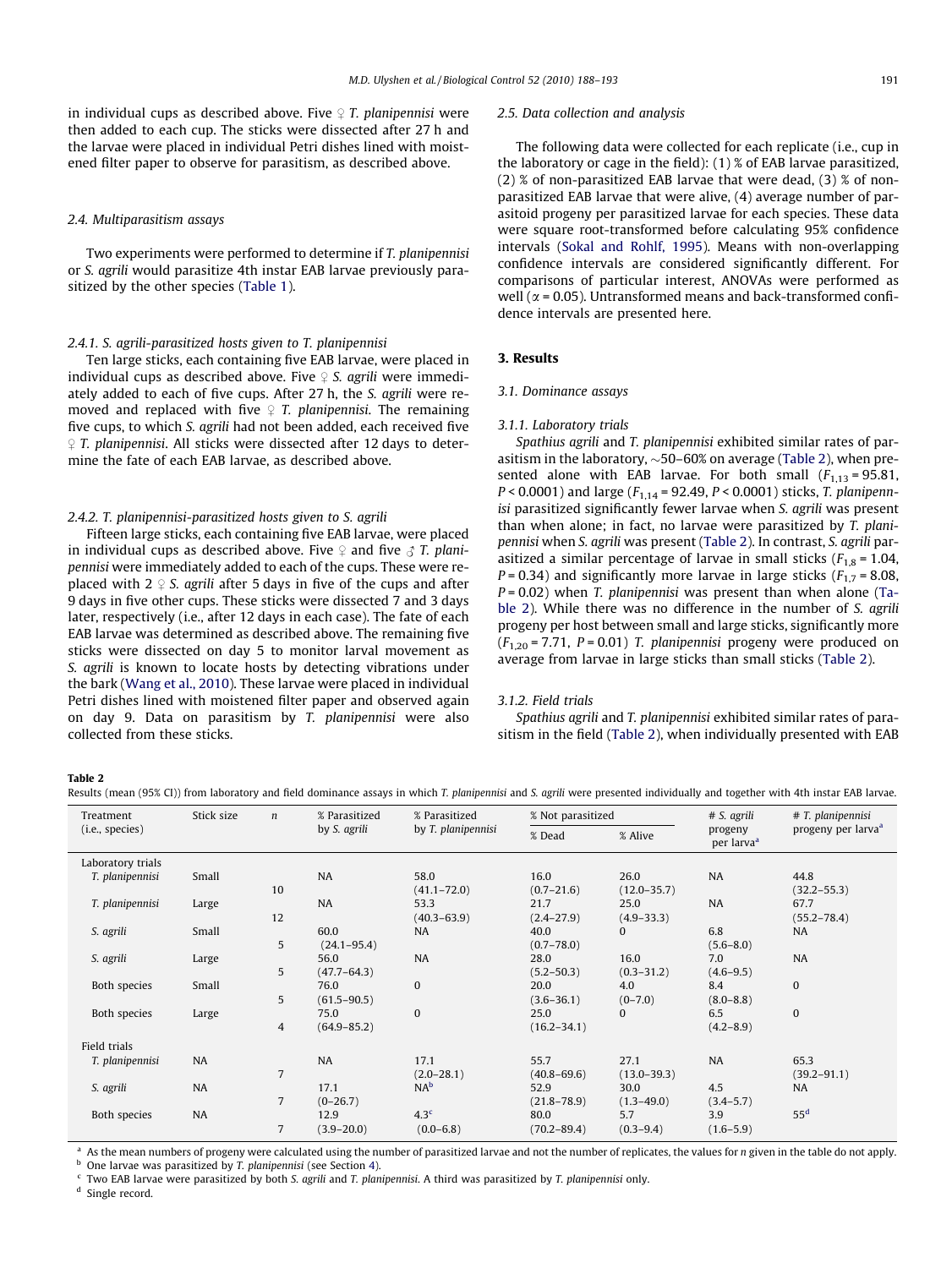#### <span id="page-4-0"></span>Table 3

Results (mean (95% CI)) from multiparasitism assays. For the Tetrastichus-parasitized-host trials, S. agrili were presented with larvae that had been exposed to T. planipennisi for 5 or 9 days. The third treatment consisted of larvae that had been exposed to T. planipennisi for 5 days but never to S. agrili. For the Spathius-parasitized-host trials, T. planipennisi were presented with larvae that had or had not been exposed to S. agrili for [2](#page-1-0)7 h. See Section 2 for more information.

| Treatment                   | $\boldsymbol{n}$ | % Parasitized           | % Parasitized by            | % Parasitized     | % Not parasitized      |                         | # S. agrili<br>progeny<br>per larva <sup>a</sup> | # T. planipennisi<br>progeny per larva <sup>a</sup> |
|-----------------------------|------------------|-------------------------|-----------------------------|-------------------|------------------------|-------------------------|--------------------------------------------------|-----------------------------------------------------|
|                             |                  | by S. agrili only       | <i>T. planipennisi</i> only | by both           | % Dead                 | % Alive                 |                                                  |                                                     |
| Tetrastichus-parasitized    |                  |                         |                             |                   |                        |                         |                                                  |                                                     |
| S. agrili added after 5 day | 5                | 16.0<br>$(0.3 - 31.2)$  | 32.0<br>$(4.4 - 59.0)$      | 4.0<br>$(0-7.0)$  | 40.0<br>$(5.9 - 73.3)$ | 8.0<br>$(0-15.5)$       | 8.5<br>$(6.8 - 10.2)$                            | 76.2<br>$(57.0 - 96.6)$                             |
| S. agrili added after 9 day | 5                | $\mathbf{0}$            | 32.0<br>$(5.4 - 58.0)$      | 8.0<br>$(0-14.0)$ | 28.0<br>$(2.9 - 52.5)$ | 32.0<br>$(22.0 - 41.9)$ | 3.5 <sup>b</sup>                                 | 64.0<br>$(48.1 - 80.5)$                             |
| S. agrili not added         | 5                | <b>NA</b>               | 36.0<br>$(5.3 - 66.0)$      | <b>NA</b>         | 8.0<br>$(0-14.0)$      | 56.0<br>$(34.3 - 77.5)$ | <b>NA</b>                                        | 56.3<br>$(23.1 - 92.1)$                             |
| Spathius-parasitized        |                  |                         |                             |                   |                        |                         |                                                  |                                                     |
| Exposed to S. agrili        | 5                | 32.0<br>$(22.0 - 41.9)$ | 8.0<br>$(0.0 - 15.5)$       | $\Omega$          | 16.0<br>$(3.3 - 28.4)$ | 44.0<br>$(28.5 - 59.4)$ | 10.5<br>$(7.9 - 13.1)$                           | 36.5<br>$(31.7 - 41.5)$                             |
| Not Exposed to S. agrili    | 5                | <b>NA</b>               | 28.0<br>$(5.2 - 50.3)$      | <b>NA</b>         | 8.0<br>$(0-15.5)$      | 64.0<br>$(41.6 - 86.2)$ | <b>NA</b>                                        | 86.5<br>$(70.8 - 102.5)$                            |

<sup>a</sup> As the mean numbers of progeny were calculated using the number of parasitized larvae and not the number of replicates, the values for *n* given in the table do not apply. **b** Single record.

larvae. T. planipennisi parasitized fewer larvae when S. agrili was present than when alone ([Table 2](#page-3-0)), but this difference was not significant ( $F_{1,12}$  = 2.85, P = 0.12). Similarly, there was no difference in the percentage of larvae parasitized by S. agrili when T. planipennisi was present compared to when alone  $(F<sub>1,12</sub> = 0.20, P = 0.66)$ . Two larvae were parasitized by both species. One larva exposed to S. agrili alone was unexpectedly parasitized by T. planipennisi, most likely by an established female (i.e., parasitoid releases had been made nearby) during the 24 h period between larval insertion and cage completion. Due to this potential source of contamination, results from the field trials should be interpreted with caution.

# 3.2. Short-term parasitism rates

On average, S. agrili parasitized 32% of larvae within 27 h (Table 3) whereas T. planipennisi parasitized none within that amount of time (data not shown), a statistically significant difference  $(F_{1,8} = 151.42, P < 0.0001).$ 

# 3.3. Multiparasitism assays

3.3.1. S. agrili-parasitized hosts given to T. planipennisi

No larvae previously parasitized by S. agrili showed signs of parasitism by T. planipennisi (Table 3).



Fig. 2. The posterior end of an EAB larva parasitized by both S. agrili (external cluster of eggs, S) and T. planipennisi (internal larva, T).

# 3.3.2. T. planipennisi-parasitized hosts given to S. agrili

The parasitism rate of S. agrili was lower for larvae previously exposed to T. planipennisi (Table 3) than for non-parasitized larvae ([Table 2\)](#page-3-0) and most of the larvae accepted by S. agrili were those not previously parasitized by T. planipennisi (Table 3). However, S. agrili did parasitize three previously-parasitized larvae (i.e., one and two after the 5 and 9 days exposures to T. planipennisi, respectively) (Table 3, Fig. 2). Because the first dually parasitized larva was destroyed during dissection to determine if it had been parasitized by T. planipennisi, the fate of the parasitoid progeny could not be determined. For the remaining two dually parasitized larvae, the S. agrili progeny, which were eggs or 1st instar larvae at the time of collection, failed to complete development before the T. planipennisi progeny exited the hosts. Stick dissections revealed that all larvae were active after 5 days of exposure to T. planipennisi and several were active after 9 days, including two within which parasitoids were visible.

# 4. Discussion

# 4.1. Dominance assays

While S. agrili and T. planipennisi exhibited similar parasitism rates when presented alone with EAB larvae for 12 days or more, S. agrili was more efficient at locating and parasitizing hosts within the first 27 h. This may explain why S. agrili out-competed T. planipennisi when the two species were presented with EAB larvae together. This was particularly evident in the laboratory where there was no evidence of parasitism by T. planipennisi when S. agrili was present. In the field, however, T. planipennisi parasitized larvae in the presence of S. agrili on three occasions (although two of those larvae were also parasitized by S. agrili), possibly because the caged enclosures in the field were larger than the cup enclosures in the laboratory and because the ratio of T. planipennisi to S. agrili was higher in the field (3.33) than in the laboratory (2.5). It is interesting to note that the parasitism rate exhibited by S. agrili increased when T. planipennisi was present, at least in the laboratory when large sticks were used. However, further research is needed to confirm this observation.

# 4.2. Multiparasitism assays

Spathius agrili will parasitize larvae previously parasitized by T. planipennisi but apparently not the reverse. This is not surprising